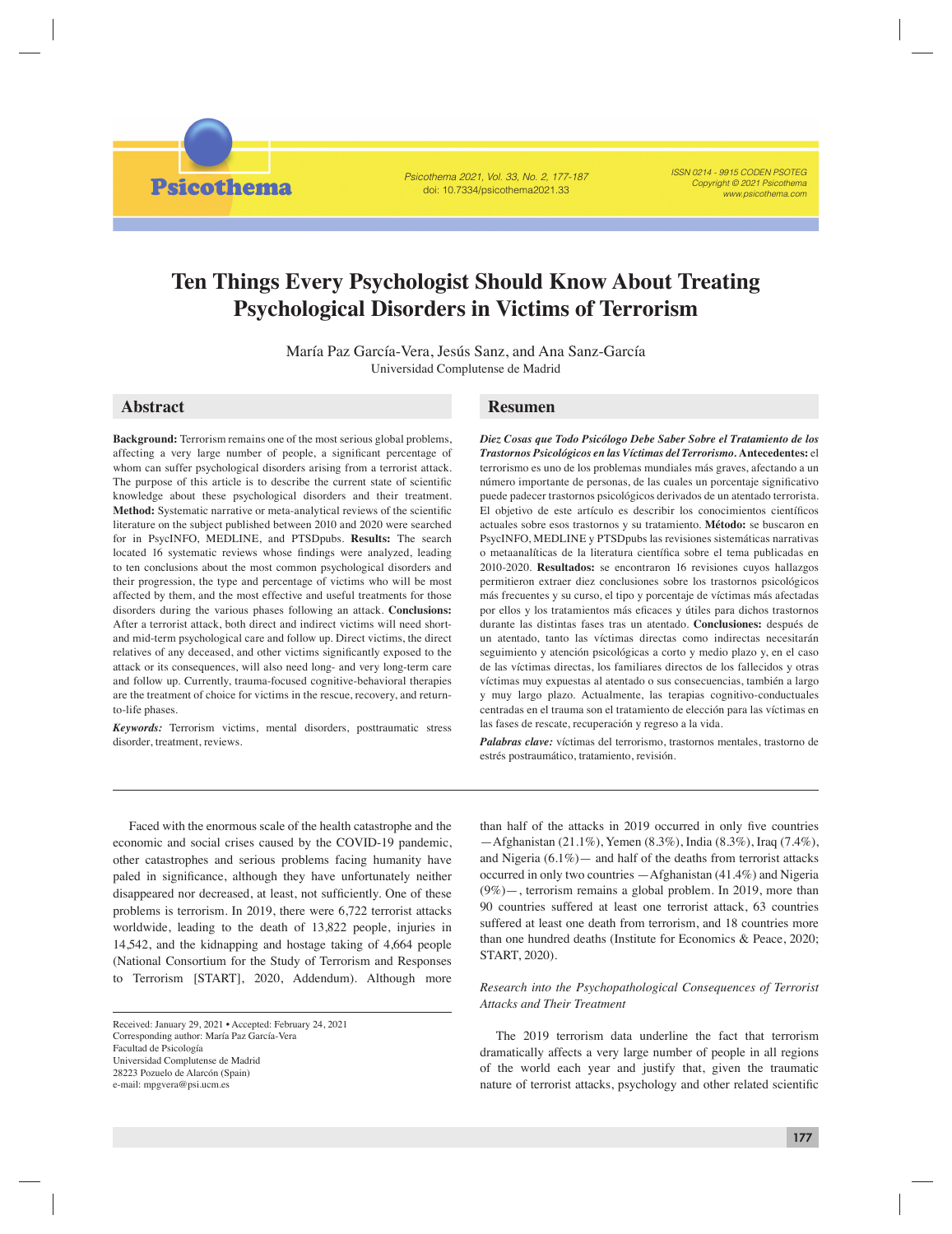disciplines are interested in understanding their psychopathological consequences and the most efficacious and effective treatment for them. Over the past 20 years, scientific literature on these issues has grown rapidly and fruitfully, especially since the September 11, 2001 attacks in New York and Washington DC, known as the 9/11 attacks. These attacks marked a turning point in research, which was reflected in a dramatic increase in the number of scientific publications (Sanz & García-Vera, 2021), such that if, at the beginning of the 21st century, much of the knowledge on these topics came from the broader scientific literature on victims of other traumatic events, currently, the corpus of empirical knowledge about psychological disorders specifically caused by terrorism and their treatment has led to a large number of systematic narrative and meta-analytic reviews. Precisely, this work is based on these reviews, with the ultimate objective of identifying the knowledge that every psychologist or mental health professional who cares for victims of terrorism must take into account to ground and guide their professional practice.

#### *Objectives and Methodology of This Work*

The main objective of this paper was to describe the current state of research of the psychopathological consequences of terrorist attacks and their treatment. For this purpose, the findings of the most recent systematic reviews of the scientific literature on the subject between 2010 and 2020 were reviewed. In this sense, this work updates and expands a recent work with similar objectives and methodology, but which did not address the infant-juvenile population of victims of terrorism or the treatment of psychological disorders in adult or minor victims (Sanz & García-Vera, 2021), and it also updates, expands to the infant-juvenile population and improves the methodology of other previous work (García-Vera & Sanz, 2016).

In this paper, a review is considered systematic if, at least, it has established an objective, transparent, and replicable procedure for conducting the search for relevant scientific literature to make the review as complete and bias-free as possible. Such reviews, for example, report the bibliographic databases used, the search strategies followed, and the exclusion and inclusion criteria applied to the located work. The results of the systematic reviews published in 2010-2020 will be supplemented by the results of more recent or very relevant empirical studies that have not been included in those reviews, and with the results of older systematic reviews (e.g., DiMaggio, Galea, & Li, 2009) when their objectives have not yet been adequately addressed by the reviews published in 2010-2020.

To locate these reviews, a search was carried out on December 14, 2020, in the PsycINFO, MEDLINE and PTSDpubs bibliographic databases with the following combination of words in the abstract and document title fields and for the 2010 to 2020 period: (*terrorism* or *terrorist*) and (*depression* or *anxiety* or *PTSD* or "*posttraumatic stress disorder*" or "*post-traumatic stress disorder*" or "*acute stress disorder*" or *depressive* or "*mental health*" or "*mental disorders*" or "*psychological disorders*") and (*review* or *meta-analysis*). Following the schema proposed by the PRISMA statement (Mother et al., 2009), Figure 1 presents the flowchart of the process of locating and selecting systematic reviews for this work, as well as the works that were excluded and the criteria on which that exclusion was based. The search revealed 149 non-duplicate works that, after being screened and evaluated

for eligibility, led to the 16 systematic reviews listed in Table 1. Some of these reviews (e.g., García-Vera et al., 2016; Salguero et al., 2011) focused mainly on empirical studies that evaluated the presence of diagnosable mental disorders, rather than on the presence of psychological symptoms, and their results had special importance in the analysis and conclusions of this article, since they ensure that the psychological problems detected in people who have suffered a terrorist attack were clinically significant and caused significant impairment in different aspects of the person's life (social, work or family activities, etc.).

The results of the reviews in Table 1, together with the results of more recent empirical studies and older reviews addressing objectives not covered by the reviews in Table 1, are reasonably coincidental in pointing out 10 conclusions about the psychopathological consequences of attacks and their treatment that show good empirical strength and will be detailed in the next section.

#### *Conclusions About the Psychopathological Consequences of Terrorist Attacks and Their Treatment*

*1. Most people affected by a terrorist attack, whether adults, adolescents, or children, will not develop psychological disorders and will be able to recover normally, without disorders.*

After a terrorist attack, even among direct victims, who present the most psychological disorders, the percentage of people who will not develop posttraumatic stress disorder (PTSD), which is the most common mental disorder after a traumatic event, is higher than that of the people who will (García-Vera et al., 2016; Neria et al., 2011; Perlman et al., 2011; Slone & Mann, 2016; Wilson, 2015). Table 2 presents the average weighted prevalences of PTSD obtained by García-Vera et al. (2016) in their review of studies with different types of direct and indirect victims of terrorism, all of them adults, as well as the median prevalences of PTSD in the indirect child or adolescent victims listed in the reviews of Perlman et al. (2011) and Slone and Mann (2016). For direct adult victims, the prevalence is 38.9% at 1-6 months after the attacks and 32.9% at 6-12 months, so it can be estimated that approximately 60-70% of the direct adult victims will not develop PTSD following a terrorist attack. In the case of indirect victims, the percentage that will not present PTSD after an attack will be higher and, based on data in Table 2, it could be estimated that 70-80% of the relatives of those killed or injured in attacks, 95% of the emergency, rescue, care or recovery personnel, 96% of the adult population in the affected area, 73% of the young children who were direct witnesses of an attack, and 89% of the infant-juvenile population in the affected area will recover from the negative psychological consequences of a terrorist attack without developing PTSD.

## 2. A significant percentage of victims, whether adults, *adolescents, or children, will develop psychological disorders, a percentage that will be well above their prevalence in the general adult or infant-juvenile population.*

Table 2 also lists the one-year prevalence rates of PTSD obtained in epidemiological studies with representative samples of the general adult or infant-juvenile population in various countries, including countries where most of the studies of the psychopathological consequences of terrorism and their treatment were conducted (e.g., USA, Spain, Israel). In all cases, these rates, ranging from 0.4% to 3.9%, are lower than the average rates found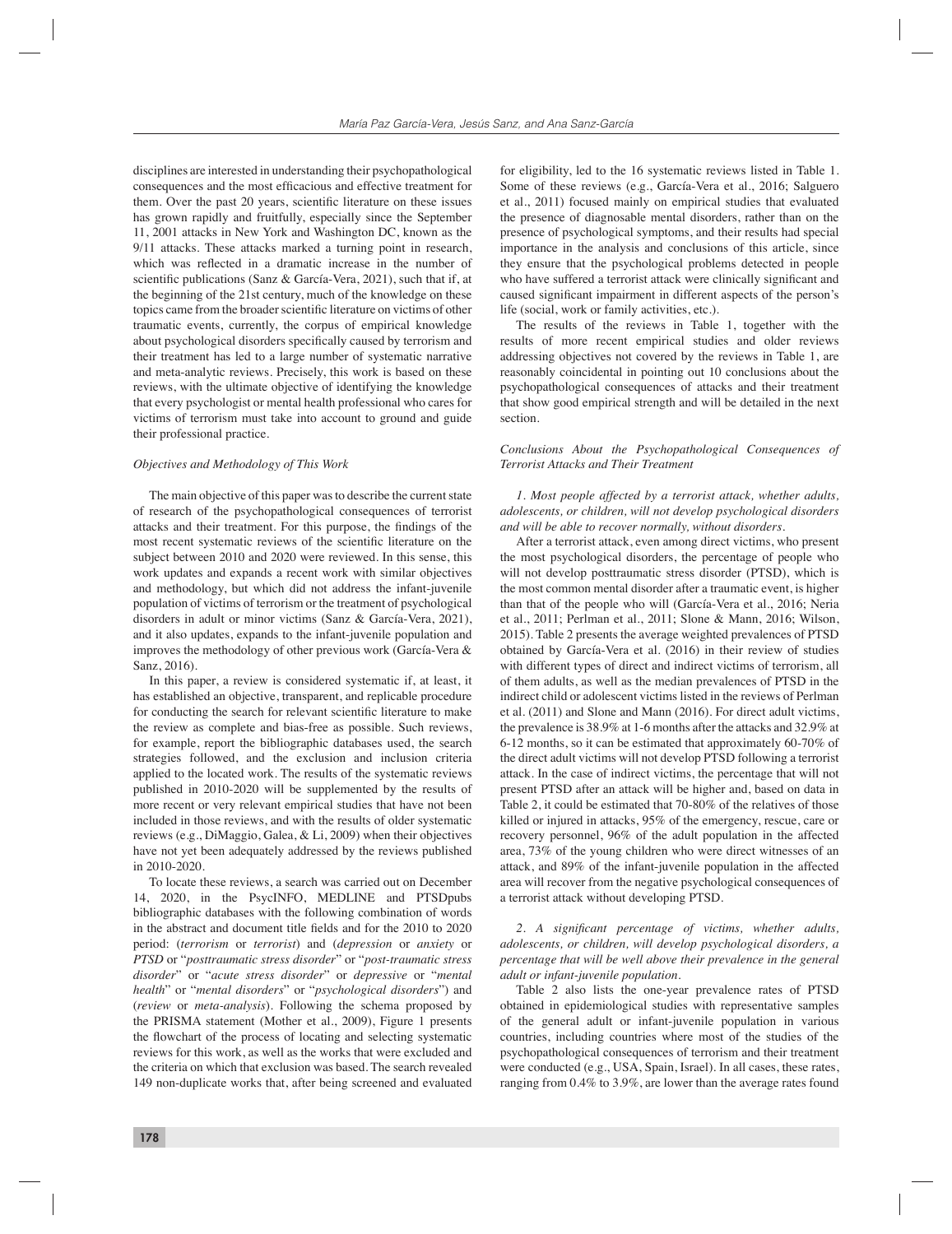

Figure 1. Flowchart of the process of search and selection of the systematic reviews on psychological disorders in victims of terrorism and its treatment

in victims of terrorism 6-12 months after the attacks, which range from 4.4% in the adult population of the affected area to 32.9% in the direct adult victims.

*3. The most common psychological disorder in victims of terrorism is PTSD, but victims can have a wide variety of psychological disorders. The following are the most common: major depressive disorder (MDD), anxiety disorders, especially generalized anxiety and panic-agoraphobia disorders, and substance abuse or dependence disorders, whereas complicated grief is the most common disorder in the relatives of the deceased.*

The reviews found estimated that, among direct adult victims, the average prevalence of MDD is approximately 20-30% (García-

Vera & Sanz, 2010; Salguero et al., 2011), that of generalized anxiety disorder of 7%, and that of panic disorder of 6% (García-Vera & Sanz, 2010), whereas the prevalence of alcohol abuse in all types of victims is  $7.3\%$  (DiMaggio et al., 2009). These figures significantly exceed those of the general adult population and, in some cases, broadly. For example, the one-year prevalence of MDD, generalized anxiety disorder, panic disorder and alcoholrelated disorders are, respectively, 4%, 0.5%, 0.6%, and 0.7% in Spain (Haro et al., 2006) and 6.7%, 3.1%, 2.7%, and 3.1% in the USA (Kessler et al., 2005).

Among relatives and friends of those killed in an attack, the prevalence of complicated grief can be estimated at 42.6% several years after the attack (Sanz et al., 2020), much higher than the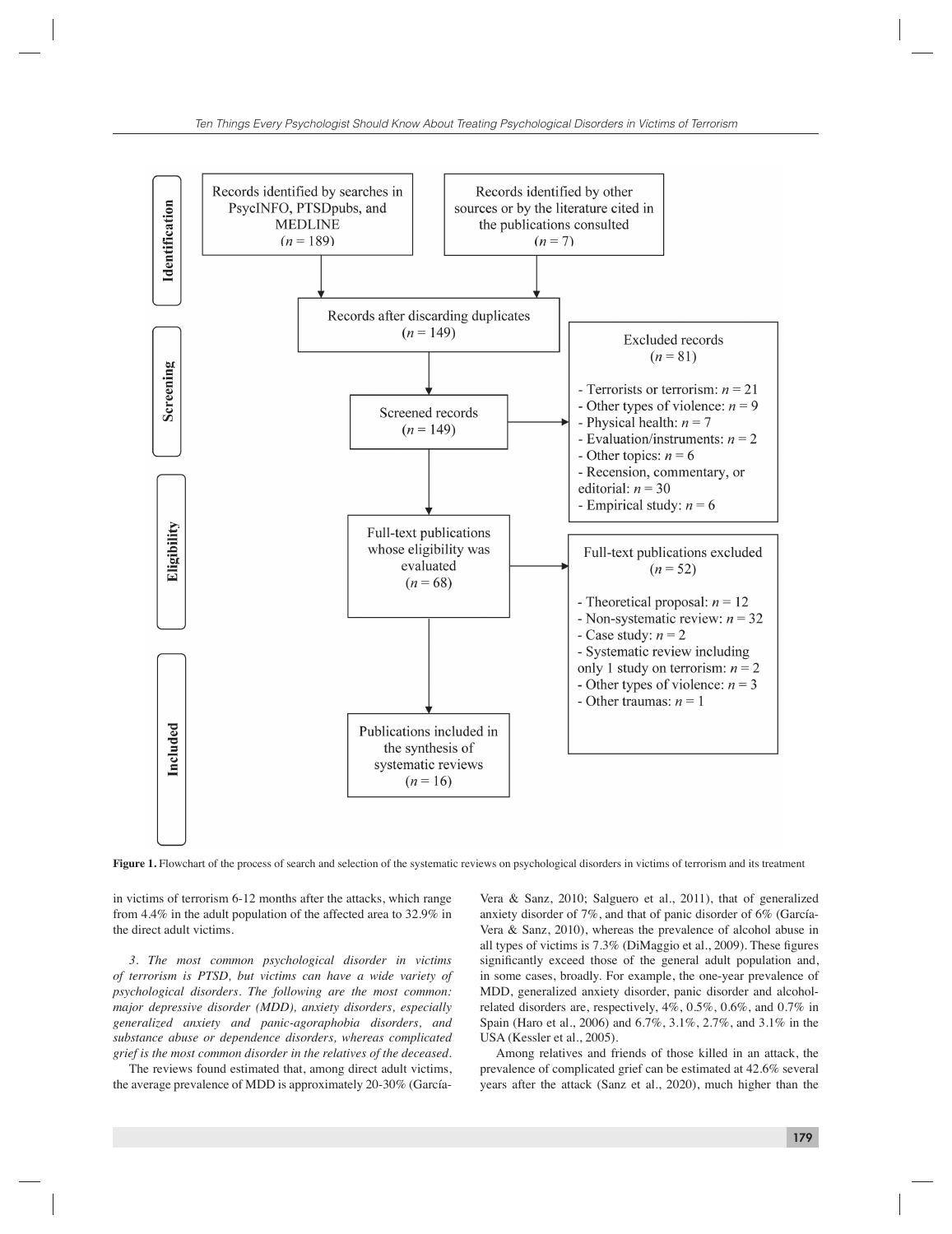| Table 1<br>Systematic reviews of psychological disorders arising from terrorist attacks and their treatment |                                   |                                                                                                                                                                    |                                                                                                                                                                |  |  |  |  |
|-------------------------------------------------------------------------------------------------------------|-----------------------------------|--------------------------------------------------------------------------------------------------------------------------------------------------------------------|----------------------------------------------------------------------------------------------------------------------------------------------------------------|--|--|--|--|
| Reference                                                                                                   | <b>Type of review</b>             | <b>Population</b>                                                                                                                                                  | Objective of the review                                                                                                                                        |  |  |  |  |
| Bonde et al. (2016)                                                                                         | Narrative and meta-<br>analytical | Adults exposed to a catastrophe, armed conflict, or terrorist<br>attack or mobilized military                                                                      | Risk of major depression or depressive symptoms                                                                                                                |  |  |  |  |
| García-Vera & Sanz (2010)                                                                                   | Narrative                         | Adults exposed to terrorist attacks                                                                                                                                | Prevalence of depressive and anxiety disorders                                                                                                                 |  |  |  |  |
| García-Vera et al. (2015)                                                                                   | Narrative                         | Adults exposed to terrorist attacks                                                                                                                                | Efficacy and effectiveness of any treatment for any psychological<br>disorder                                                                                  |  |  |  |  |
| García-Vera et al. (2016)                                                                                   | Narrative                         | Adults exposed to terrorist attacks                                                                                                                                | Prevalence of PTSD                                                                                                                                             |  |  |  |  |
| Harville et al. (2010)                                                                                      | Narrative                         | Adult women exposed during pregnancy and postpartum to<br>natural or man-made disasters                                                                            | Effects of disaster on pregnancy outcome, mental health, and<br>child development                                                                              |  |  |  |  |
| Haugen et al. (2012)                                                                                        | Narrative                         | Emergency personnel (police, firefighters,<br>paramedics,<br>ambulance drivers, etc.) with a diagnosis of PTSD                                                     | PTSD treatment in emergency personnel                                                                                                                          |  |  |  |  |
| Liu et al. (2014)                                                                                           | Meta-analytic                     | Highly exposed adults vs. non/little-exposed to 9/11 attacks in<br>New York                                                                                        | Risk of probable PTSD in highly exposed vs. non/little-exposed<br>in responders vs. civilians                                                                  |  |  |  |  |
| Lowell et al. (2017)                                                                                        | Narrative                         | People highly exposed to the 9/11 attacks (who lived or worked<br>near the WTC or the Pentagon; emergency personnel, recovery<br>workers)                          | Longitudinal course of PTSD, risk and resilience factors, and<br>treatment                                                                                     |  |  |  |  |
| Neria et al. (2011)                                                                                         | Narrative                         | People highly exposed to the 9/11 attacks (who lived or worked<br>near the WTC or the Pentagon; emergency personnel, recovery<br>workers)                          | Prevalence of PTSD and PTSD risk factors in the first 10 years<br>following the 9/11 attacks                                                                   |  |  |  |  |
| Perlman et al. (2011)                                                                                       | Narrative                         | People exposed to the 9/11 attacks in New York either directly or<br>indirectly who lived in New York, or indirectly who lived in the<br>rest of the USA or abroad | Short- and medium-term health effects of the attacks, including<br>the prevalence of different psychological disorders and their risk<br>factors               |  |  |  |  |
| Pfefferbaum et al. (2014)                                                                                   | Narrative                         | People exposed to disasters through the media                                                                                                                      | Association between media use and psychological disorders or<br>symptoms                                                                                       |  |  |  |  |
| Salguero et al. (2011)                                                                                      | Narrative                         | Adults exposed to terrorist attacks (directly affected or population<br>of the affected area)                                                                      | Prevalence of MDD based on MDD diagnostic criteria and main<br>correlates                                                                                      |  |  |  |  |
| Sanz et al. (2020)                                                                                          | Narrative                         | Relatives or friends of those killed in terrorist attacks                                                                                                          | Prevalence of complicated grief                                                                                                                                |  |  |  |  |
| Slone & Mann $(2016)$                                                                                       | Narrative                         | Children 0-6 years old exposed to wars, armed conflict, or<br>terrorist attacks                                                                                    | Effects on mental health (PTSD, emotional and behavioral<br>symptoms, etc.) and their relationship with parental factors                                       |  |  |  |  |
| Smith et al. (2019)                                                                                         | Narrative                         | Emergency personnel and recovery workers involved in the 9/11<br>attacks in New York                                                                               | Short-, medium, long- and very long-term health effects of<br>attacks, including the prevalence of different psychological<br>disorders and their risk factors |  |  |  |  |
| Wilson (2015)                                                                                               | Narrative                         | Emergency personnel (ambulance personnel, firefighters, police)<br>who have intervened in an episode of man-made collective<br>violence                            | Prevalence of probable PTSD in emergency personnel following<br>an episode of man-made collective violence                                                     |  |  |  |  |

prevalence of 9.8% calculated in the meta-analysis of Lundorff et al. (2017) in samples of adults not belonging to the psychiatric population who had experienced the non-traumatic death of a significant person.

Of course, these comparisons, like those made under the previous heading about PTSD, do not have the same precision and validity as comparisons made in empirical studies that directly examined the prevalence of disorders in direct or indirect victims and in control groups not exposed to terrorist attacks or empirical studies comparing the prevalence of victims with that of better matched normative samples. The meta-analytic review of Bonde et al. (2016) addressed this issue concerning depression and their results confirm that exposure to attacks almost doubles the risk of depression (*OR =* 1.9). In addition, the results of Bonde et al. indicate that this increase in the risk of depression is maintained at the mid-term.

Reviews also suggest that, following a terrorist attack, there is an increase in the consumption of tobacco, marijuana, sleeping pills, and prescription drugs in direct or indirect adult victims, an

increase which, in the case of tobacco, is higher among victims suffering from PTSD or MDD (DiMaggio et al., 2009; Perlman et al., 2011).

Other psychological disorders and problems that could arise after a terrorist attack have barely been investigated and, therefore, either systematic reviews have not been found in this regard, or their results are not strong enough because they are scarce, like the case with research on the abuse of other drugs such as opiates or cocaine (DiMaggio et al., 2009; Perlman et al., 2011 ) or on mental disorders other than PTSD in children and adolescents (Perlman et al., 2011; Slone & Mann, 2016), or they are contradictory, as is the case of suicide (Perlman et al., 2011; see Sanz & García-Vera, 2021).

*4. Mental disorders can occur in all types of victims: direct (injured and survivors) and indirect (relatives of the deceased/ injured in attacks, emergency-rescue-recovery personnel, and residents of the affected areas) but their prevalence will be higher among direct victims and relatives of the deceased.*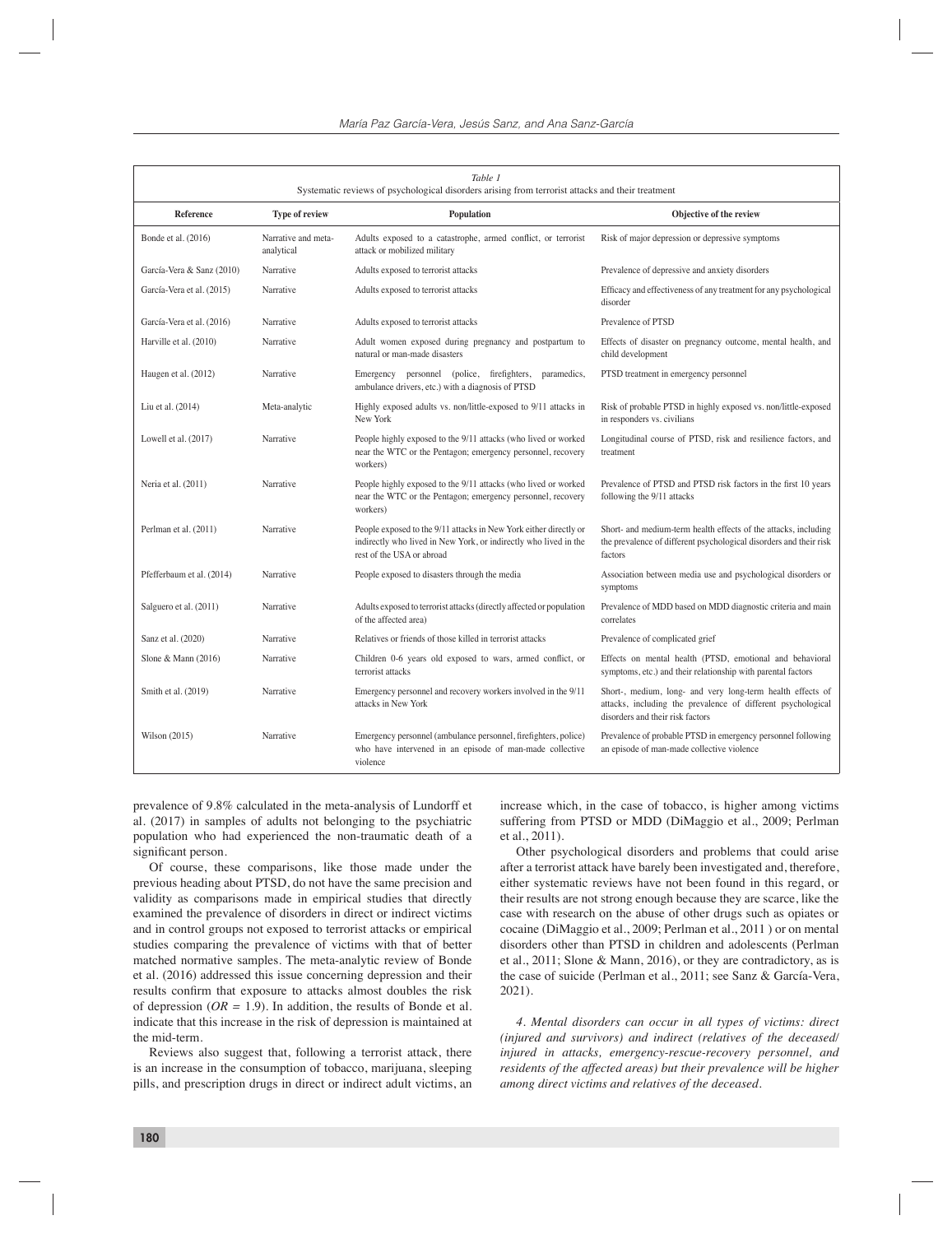The average prevalence of PTSD in direct victims is 33-39%, in relatives of the deceased and injured, it is approximately 17- 29%, in emergency, rescue, and recovery personnel, it is 5-6%, and in residents of affected areas or cities, it is 4% (García-Vera et al., 2016; Table 2). All of them are well above the prevalence of PTSD of 0.5%, 3.5%, and 0.9% found, for example, in the general adult population of Spain, USA, and Israel, respectively, or the prevalence of PTSD in the general adult population of the other countries listed in Table 2.

Differences in the prevalence of PTSD between different types of victims have to do with the degree of exposure to the attack and its consequences in terms of at least the following levels of analysis: direct victimization versus observation of the attack or its consequences; physical injury and severity; loss of relatives, colleagues, or friends from the attack and degree of relationship with the deceased; number of attacks that have been experienced directly or vicariously; exposure or observation time of the attack or its consequences, and spatial proximity to the site of the attack. In fact, the degree of exposure to the attack is the variable most strongly related to the risk of PTSD and its persistence (Liu et al., 2014; Lowell et al., 2017; Neria et al., 2011; Perlman et al., 2011; Smith et al., 2019). For example, according to the meta-analysis of Liu et al. (2014), among the emergency personnel and the population of the affected area following the 9/11 attacks in New York, the risk of PTSD was twice as high in those most exposed to such attacks compared to little-exposed people  $(OR = 2.05)$ .

Different levels of analysis of the degree of exposure to the attack explain apparent inconsistencies in the differences in the prevalence of PTSD between different types of victims. For example, studies with emergency and rescue professionals following the 3/11 Madrid bombings reported much lower PTSD prevalence figures than studies conducted after the 9/11 terrorist attacks, such

| Table 2<br>Prevalence of post-traumatic stress disorder (PTSD) in victims of terrorist attacks and in the general population |                                                                |                                    |  |  |  |
|------------------------------------------------------------------------------------------------------------------------------|----------------------------------------------------------------|------------------------------------|--|--|--|
| <b>Population / Study</b>                                                                                                    | Location                                                       | <b>Prevalence of PTSD</b>          |  |  |  |
| Direct adult victims                                                                                                         |                                                                |                                    |  |  |  |
| García-Vera et al. (2016)                                                                                                    | Israel, Spain, and USA                                         | 38.9% (1-6 months)                 |  |  |  |
| García-Vera et al. (2016)                                                                                                    | Israel, Kenia, Spain, and USA                                  | 32.9% (6-12 months)                |  |  |  |
| Emergency, rescue, assistance, or recovery personnel                                                                         |                                                                |                                    |  |  |  |
| García-Vera et al. (2016)                                                                                                    | Spain and USA                                                  | $5.1\%$ (1-6 months)               |  |  |  |
| García-Vera et al. (2016)                                                                                                    | Kenia, Spain, and USA                                          | 6% (6-12 months)                   |  |  |  |
| Adult population in the affected area                                                                                        |                                                                |                                    |  |  |  |
| García-Vera et al. (2016)                                                                                                    | Israel, Spain, and USA                                         | $4.1\%$ (1-6 months)               |  |  |  |
| García-Vera et al. (2016)                                                                                                    | Spain and USA                                                  | 4.4% (6-12 months)                 |  |  |  |
| Adult relatives and friends of the deceased and injured                                                                      |                                                                |                                    |  |  |  |
| García-Vera et al. (2016)                                                                                                    | Israel, Spain, and USA                                         | 29.4% (1-6 months)                 |  |  |  |
| García-Vera et al. (2016)                                                                                                    | Spain                                                          | 16.9% (6-12 months)                |  |  |  |
| Children of the deceased                                                                                                     |                                                                |                                    |  |  |  |
| Neria et al. (2011)                                                                                                          | <b>USA</b>                                                     | 29.6% (4 months)                   |  |  |  |
| Neria et al. (2011)                                                                                                          | <b>USA</b>                                                     | $20.4\%$ ( <i>M</i> = 10.5 months) |  |  |  |
| Children aged 0-6 years direct witnesses of the attacks                                                                      |                                                                |                                    |  |  |  |
| Slone & Mann $(2016)$                                                                                                        | <b>USA</b>                                                     | Median = $27%$                     |  |  |  |
| Infant-juvenile population of the affected area                                                                              |                                                                |                                    |  |  |  |
| Perlman et al. (2011)                                                                                                        | <b>USA</b>                                                     | Median = $10.6\%$ (4-9 months)     |  |  |  |
| Neria et al. (2011)                                                                                                          | <b>USA</b>                                                     | Median = $14\%$ (4-13 months)      |  |  |  |
| General adult population                                                                                                     |                                                                |                                    |  |  |  |
| Kessler et al. (2005)                                                                                                        | <b>USA</b>                                                     | 3.5% (12 months)                   |  |  |  |
| Haro et al. (2006)                                                                                                           | Spain                                                          | $0.5\%$ (12 months)                |  |  |  |
| The ESEMeD/MHEDEA 2000 Investigators (2004)                                                                                  | Belgium, France, Germany, Italy, the Netherlands,<br>and Spain | 0.9% (12 months)                   |  |  |  |
| Karam et al. (2014)                                                                                                          | 11 high-income countries                                       | $1.1\%$ (12 months)                |  |  |  |
| Karam et al. (2014)                                                                                                          | 6 countries with high-middle incomes                           | $0.7\%$ (12 months)                |  |  |  |
| Karam et al. (2014)                                                                                                          | 3 countries with low or low-middle incomes                     | $0.8\%$ (12 months)                |  |  |  |
| Karam et al. (2014)                                                                                                          | Israel                                                         | $0.4\%$ (12 months)                |  |  |  |
| General adolescent population                                                                                                |                                                                |                                    |  |  |  |
| Kessler et al. (2012)                                                                                                        | <b>USA</b>                                                     | 3.9% (12 months)                   |  |  |  |
| General infant-juvenile population                                                                                           |                                                                |                                    |  |  |  |
| Canino et al. (2004)                                                                                                         | Puerto Rico                                                    | $0.8\%$ (12 months)                |  |  |  |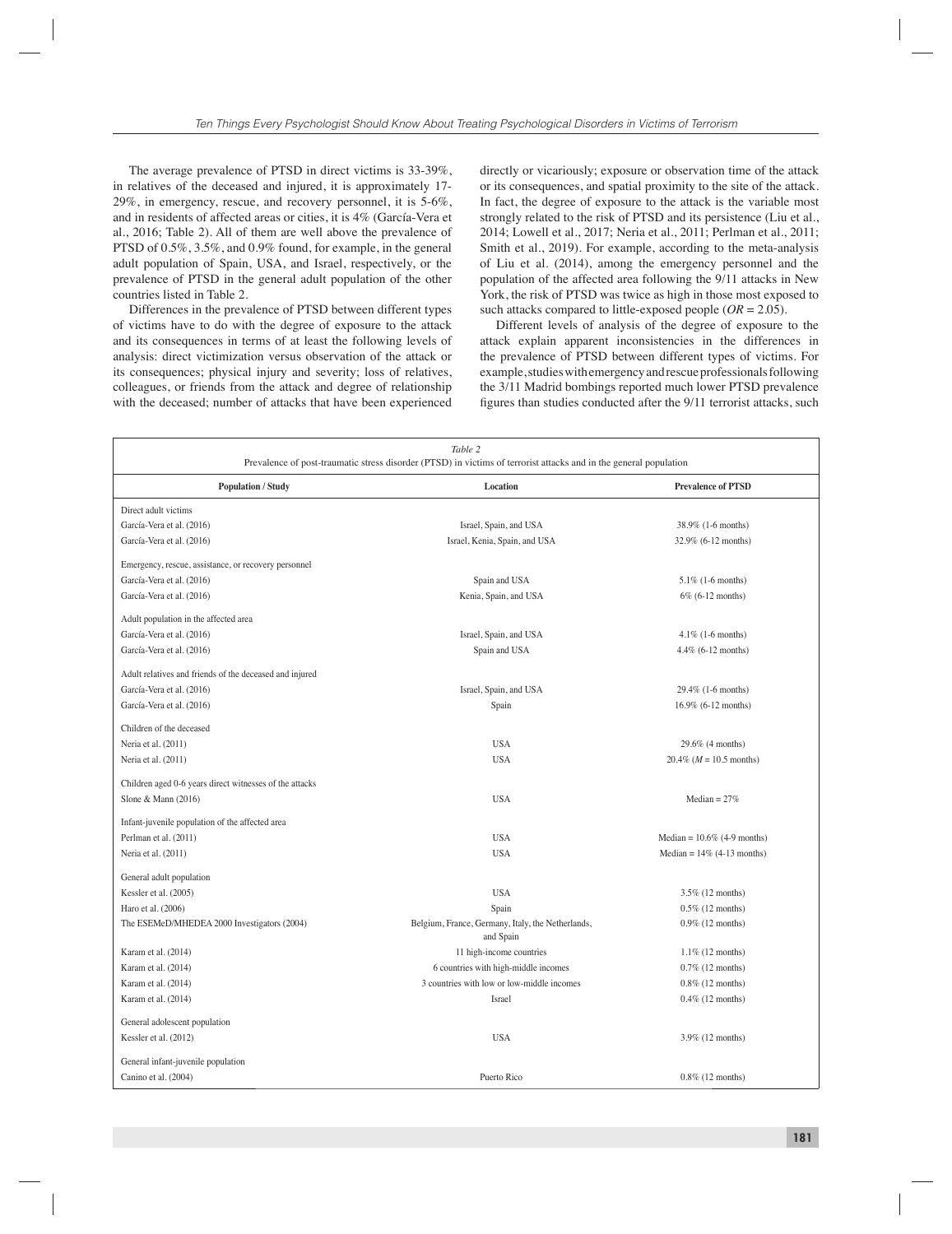that the prevalence of PTSD in the 3/11 Madrid attacks was lower than its prevalence in Madrid's general population following those attacks, while the opposite occurred in the case of the 9/11 attacks: the prevalence of PTSD was higher in the emergency, rescue, and recovery professionals than in the general population of New York (García-Vera et al., 2016). This discrepancy could be due to the different degree of exposure to human and material losses caused by the attacks at various levels of analysis. First, in the 9/11 attacks, there were a very large number of deaths and injuries among the emergency and rescue personnel, and some of its members directly experienced or observed the collapse of the World Trade Center towers, which makes this group more similar to the relatives of the deceased and injured in attacks or to the direct victims and their high prevalence rates of the PTSD and MDD than to samples of professionals who have helped in other terrorist attacks. Second, rescue efforts lasted longer in the 9/11 attacks than in the 3/11 Madrid attacks. In fact, the review of Smith et al. (2019) found that, among the emergency, rescue and recovery personnel of the 9/11 attacks, the longer they worked at the World Trade Center site, the greater the risk of PTSD.

Of course, when estimating the degree of involvement of emergency, rescue, and recovery personnel, in addition to the degree of exposure, other factors such as the specific type of personnel who intervened or their degree of preparation, among others, must also be taken into account (García-Vera et al., 2016; Neria et al., 2011;

| Table 3<br>Prevalence of mental disorders other than PTSD in victims of terrorist attacks<br>and in the general population |                                                                                                                                                   |                                            |  |  |  |
|----------------------------------------------------------------------------------------------------------------------------|---------------------------------------------------------------------------------------------------------------------------------------------------|--------------------------------------------|--|--|--|
| Population                                                                                                                 | Mental disorder                                                                                                                                   | Prevalence                                 |  |  |  |
| Direct adult victims                                                                                                       | Major depression <sup>a</sup><br>Major depression <sup>b</sup>                                                                                    | 36.5%<br>$20 - 30%$                        |  |  |  |
|                                                                                                                            | Agoraphobia <sup>a</sup><br>Generalized anxietv <sup>a</sup><br>Panica                                                                            | 17.2%<br>8.6%<br>6.3%                      |  |  |  |
| Emergency, rescue, assistance, or recovery<br>personnel                                                                    | Major depression <sup>a</sup><br>Agoraphobia <sup>ª</sup><br>Generalized anxiety <sup>a</sup><br>Panica                                           | 5.0%<br>0.7%<br>0.7%<br>2.2%               |  |  |  |
| Adult population of the affected area                                                                                      | Major depression <sup>a</sup><br>Major depression <sup>b</sup><br>Agoraphobia <sup>a</sup><br>Generalized anxiety <sup>a</sup><br>Panica          | 9.1%<br>$4 - 10%$<br>10.5%<br>8.6%<br>2.1% |  |  |  |
| Adult relatives/friends of the deceased<br>or injured                                                                      | Major depression <sup>a</sup>                                                                                                                     | 47%                                        |  |  |  |
| Relatives or friends of the deceased                                                                                       | Complicated grief <sup>c</sup>                                                                                                                    | 42.6%                                      |  |  |  |
| All kinds of victims                                                                                                       | Alcohol abuse <sup>d</sup>                                                                                                                        | 7.3%                                       |  |  |  |
| General adult population in the USA                                                                                        | Major depression <sup>e</sup><br>Agoraphobia <sup>e</sup><br>Generalized anxiety <sup>e</sup><br>Panic <sup>e</sup><br>Alcohol abuse <sup>e</sup> | 6.7%<br>$0.8\%$<br>3.1%<br>2.7%<br>3.1%    |  |  |  |
| General adult population of Spain                                                                                          | Major depression <sup>e</sup><br>Agoraphobia <sup>e</sup><br>Generalized anxiety <sup>e</sup><br>Panice<br>Any alcohol disorderand                | 3.96%<br>0.30%<br>0.50%<br>0.60%<br>0.69%  |  |  |  |

Note: <sup>a</sup> García-Vera & Sanz (2010). <sup>b</sup> Salguero et al. (2011). <sup>c</sup> Sanz et al. (2020). <sup>c</sup> DiMaggio et al. (2009). <sup>d</sup> Kessler et al. (2005). <sup>e</sup> Haro et al. (2006)

Smith et al., 2019). For example, the review of Smith et al. (2019) on the effects of the  $9/11$  attacks on the health of  $9/11$  first - responders and recovery workers found that recovery workers showed higher rates of PTSD than emergency personnel and that, among emergency personnel, untrained individuals showed more psychopathological consequences than those who had received training.

As can be seen in Table 3, the prevalence of psychological disorders other than PTSD, such as MDD, panic disorder, generalized anxiety disorder, or agoraphobia generally reaches higher numbers in emergency, rescue, and recovery personnel or residents of the affected areas or cities than in the general population, and is usually lower than the prevalence of PTSD, and also usually lower than in the direct victims or relatives of the deceased or injured.

*5. Victims of terrorism with mental disorders often have high psychopathological comorbidity, especially PTSD and MDD, which implies greater severity, deterioration, and chronicity.*

Data from several of the reviews in Table 1 consistently indicate that psychopathological comorbidity, especially between PTSD, MDD, and anxiety disorders, is very common in victims of terrorism (García-Vera & Sanz, 2010; García-Vera et al., 2016; Neria et al., 2011; Perlman et al., 2011; Salguero et al., 2011). For example, several studies with direct victims have found that more than half of those suffering from PTSD also suffered from MDD (García-Vera & Sanz, 2010). This high comorbidity also appears in other types of victims of terrorism. For example, among recovery personnel who worked after the 9/11 attacks and suffered from probable PTSD, at least 12.7% also met the criteria for probable panic or depression disorder (Perlman et al., 2011). Similarly, after the 9/11 attacks, among residents and workers in southern Manhattan and rescue and recovery personnel, those with a probable PTSD were also 13.9 times more likely to suffer from panic disorder (Perlman et al., 2011).

Although less studied, the data also indicate that comorbidity extends to other psychological disorders, such as substance abuse or prolonged grief. In a study with rescue, recovery, and cleaning workers after 9/11, workers with comorbidity of PTSD, depression, and panic were more likely to also report very high alcohol consumption (Stellman et al., 2008), while the results of the review of Sanz et al. (2020) suggest that there is high comorbidity between complicated grief and PTSD or MDD, so it is estimated that 50-65% of the relatives and friends of the deceased who suffer from complicated grief also suffer from PTSD or MDD.

The finding of high psychopathological comorbidity in trauma victims is important for prognosis and treatment, especially of PTSD with MDD, because it is associated with greater symptomatic severity, greater deterioration in daily functioning, and a more chronic course of symptoms and impairment (Kessler et al., 2005; Shalev et al., 1998), which has also been specifically found in direct and indirect victims of terrorism with comorbidity of PTSD, MDD, or panic disorder (Perlman et al., 2011).

*6. In the rescue and recovery phases following a terrorist attack, all victims should be evaluated psychologically and proactively, validly, and reliably, and victims who show a disorder or high symptoms of acute or post-traumatic stress, panic, or other psychological disorders should receive, as first-choice early treatment, trauma-focused cognitive-behavioral therapy (TF-CBT).*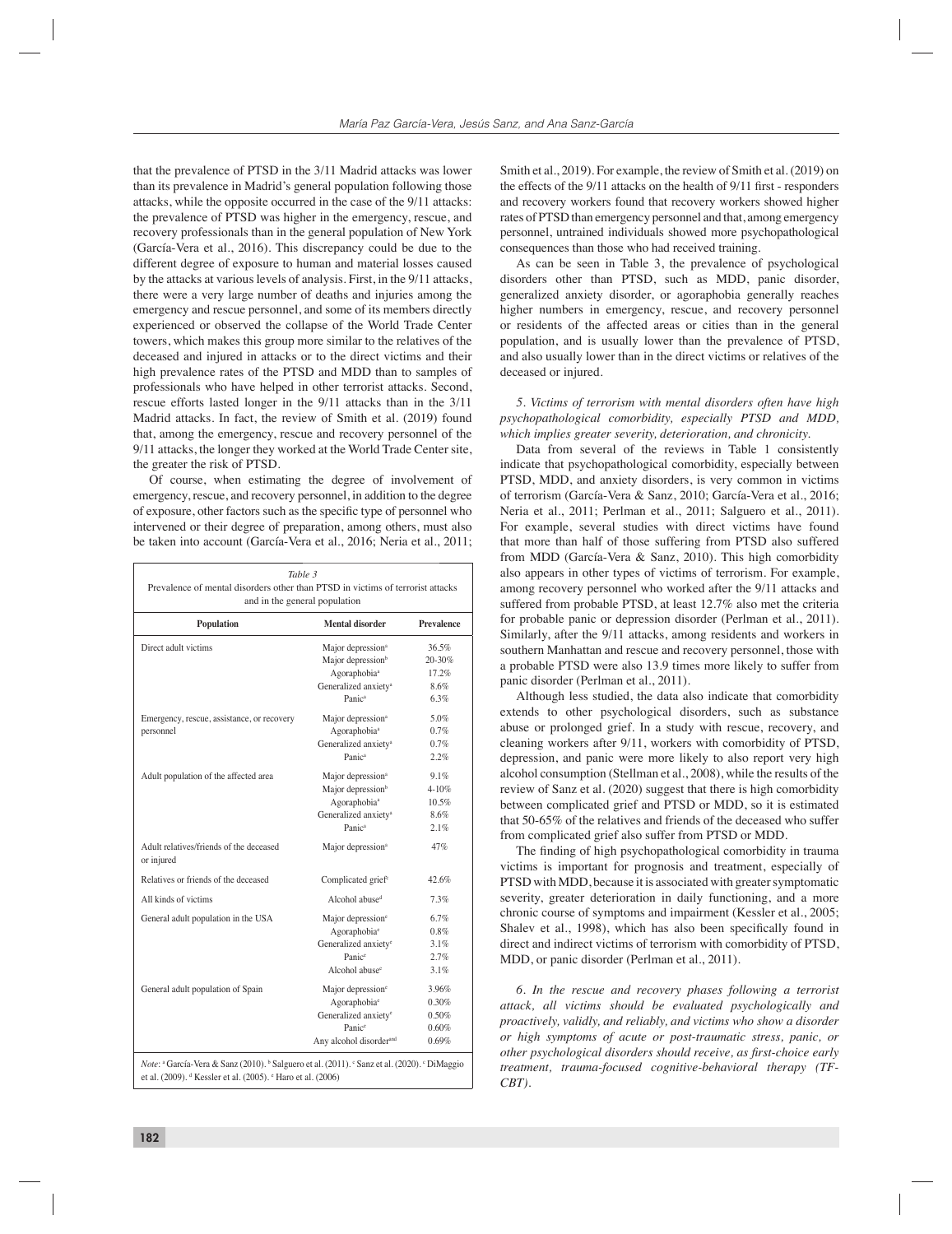To identify the most useful psychosocial interventions, their most appropriate implementation sequence, and the role of the mental health professionals, experts from six countries and various scientific and professional institutions have proposed distinguishing four phases after incidents of collective violence, including terrorist actions: impact (0-48 hours), rescue (0-1 week), recovery (1-4 weeks), and return to life (2 weeks-2 years) (National Institute of Mental Health, 2002). As the diagnosis of some mental disorders, such as acute stress disorder, implies that symptoms must be present for at least three days (DSM-5; American Psychiatric Association, 2013), for this work, we focus on the psychosocial interventions that should be applied in the rescue, recovery, and return-to-life phases.

Regarding the rescue and recovery phases, as most direct or indirect victims of a terrorist attack will not develop psychological disorders, such interventions should not apply to all victims, but a proactive and effective psychological evaluation should be carried out based on valid and reliable tools to identify victims who are more likely to develop psychological disorders in the future, among whom the results of the reviews point to victims who, in the early days, suffer from acute stress disorder, panic attacks, or elevated symptoms of traumatic stress or panic ( Neria et al., 2011; Perlman et al., 2011; Salguero et al., 2011), which coincides with the scientific literature on other traumatic events (Ozer et al., 2008; Shalev et al., 2019). These disorders and symptoms should be the targets of such interventions, which, as they are applied in the first weeks or months after a traumatic event up to a maximum of three months, are called early interventions or treatments.

No review has been found on the efficacy or effectiveness (clinical utility) of early treatments with victims of terrorism, whereas the most recent reviews with victims of all kinds of traumatic events (Astill Wright et al., 2019; Roberts et al., 2019) only mention one study with victims of terrorism, that of Shalev et al. (2012). In this study, it was found that, in a sample of victims of different traumas composed of 10.7% of victims of terrorism, prolonged exposure and cognitive therapy —which are part of TF-CBT—, applied for an average of 30 days after the traumatic event, were effective in preventing PTSD and reducing PTSD symptomatology compared to a selective serotonin reuptake inhibitor (escitalopram), a waiting-list condition, and a placebo drug.

Therefore, given the limited specific information on victims of terrorism, the results of the most recent reviews with victims of all kinds of traumatic events should be consulted. The results of the meta-analysis of Roberts et al. (2019), based on 61 experimental studies with a control group, indicate that only three types of early psychological treatments show clearly significant efficacy data for PTSD in victims of traumatic events: TF-CBT, cognitive therapy without exposure, and eye movement desensitization and reprocessing therapy (EMDR), of which TF-CBT presents the most robust data. The results of Roberts et al. (2019) also show that the therapeutic benefits of early psychological treatments are significant for victims who have symptoms of traumatic stress, especially if they have a diagnosis of acute stress disorder or PTSD, but not for victims who do not have such symptoms.

On the other hand, the results of the meta-analysis of Astill Wright et al. (2019), based on 19 experimental studies with a control group, indicate that there is currently no early pharmacological treatment that presents significant efficacy data for PTSD in victims of traumatic events, with the exception of hydrocortisone.

However, although promising, this drug presents limited efficacy data, which, together with its adverse effects, discourage its routine use (Astill Wright et al., 2019).

*7. One year after the attacks, their psychopathological impacts will have decreased considerably in residents of the affected areas and in emergency-rescue-recovery personnel, but not much in the injured or the relatives of the deceased or in people highly exposed to the attack or its consequences.*

The results of longitudinal studies reviewed by García-Vera et al. (2016), particularly those carried out on the 3/11 Madrid attacks, indicate that, at 6-9 months of the attacks, there is a significant reduction in the frequency of PTSD both in residents of the affected areas and emergency and assistance personnel, so that, after that time, the percentage of people with PTSD in these two groups of indirect victims is similar to its prevalence in the general population. On the contrary, in the direct victims or the relatives of the deceased, 6-9 months or one year after the attacks, no significant reduction in the frequency of PTSD is observed or, if it occurs, this frequency remains well above the prevalence of PTSD in the general population. Something similar occurs in the course of depressive and anxiety disorders in the victims of terrorism (García-Vera & Sanz, 2010; Salguero et al., 2011).

The reviews of Neria et al. (2011), Perlman et al. (2011), and Lowell et al. (2017) have addressed the course of PTSD in the direct and indirect victims of the 9/11 attacks, both in the shortand medium-term, and in the long-term, up to five or six years after the attacks. Their results confirm the results of the review of García-Vera et al. (2016), informing that course of PTSD varies for different types of victims. Overall, after one or two years, the prevalence of PTSD had decreased significantly in New York's general population—the affected geographic area—as well as in the overall USA population. However, in the one-, two-three-, or three-four-year follow-ups after the 9/11 attacks, PTSD prevalence rates among emergency, rescue, and recovery workers, especially among the firefighters, either did not change or even increased.

This stable or worsening course of the PTSD in emergency, rescue, assistance and recovery personnel who helped after the 9/11 attacks seems to be at odds with the aforementioned course of improvement of PTSD found in the same type of personnel following the 3/11 Madrid attacks, but this is logical considering the increased degree of exposure to the attacks and their consequences suffered by this personnel in the 9/11 attacks compared to the 3/11 Madrid attacks, as explained above in relation to Conclusion 4.

*8. Even in the very long term (5, 10, or 20 years after the attacks), there will be a very large percentage of victims who will continue to have psychological disorders, particularly among the injured victims, the relatives of the deceased, and people highly exposed to the attack or its consequences.*

Two longitudinal studies with direct victims assessing them between 6 and 7 years after suffering the 9/11 terrorist attacks in New York or the 1995 bombing in Oklahoma City, found that 15% and 26%, respectively, of these victims presented PTSD (García-Vera et al., 2016). Although these percentages reflected a significant reduction from the prevalence of PTSD found years earlier—19% three years after the 9/11 attacks and 41% six to nine months after the Oklahoma City bombing—they were still much higher percentages than those of the general population of the USA, about 3.5% (Kessler et al., 2005).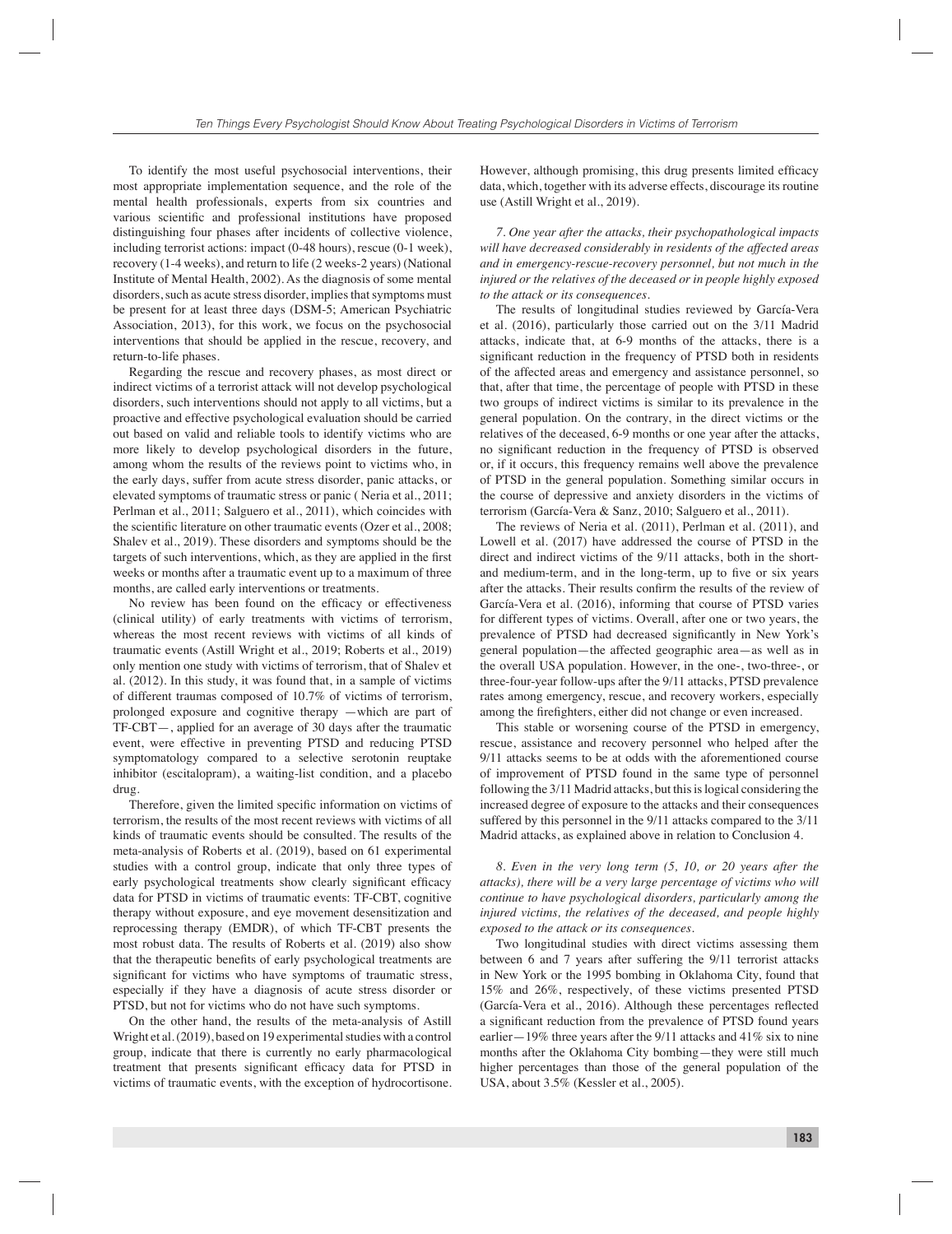The results contained in the reviews of García-Vera et al. (2016), Lowell et al. (2017), Neria et al. (2011), and Smith et al. (2019) indicate a similar pattern in emergency personnel or the rescue, recovery, and clean-up workers who intervened after the 9/11 attacks. In these indirect victims, at 5, 6.5, or 10 years after the attacks, although reductions in the prevalence of PTSD were generally found, it was still higher than that usually found in the general USA population, and some studies even found slight increases in the prevalence over the very long term. In this regard, as mentioned above, it should be recalled that many emergency personnel and many of the workers who intervened after the 9/11 attacks experienced a high degree of exposure to the attacks and their consequences and that, therefore, the presence of psychological disorders and their course in these indirect victims is more similar to that of the direct victims than that of emergency, rescue, and recovery personnel who intervened after other terrorist attacks, such as the 3/11 Madrid bombings or the Oklahoma City bombing.

In fact, psychological disorders can be more or less frequent in the very long term depending not only on the degree of exposure to the terrorist attack and its consequences but also on the circumstances of the attack and the circumstances surrounding the victims following the attacks. For example, a recent study of 507 direct and indirect victims – relatives of the deceased and injured – of all types of terrorist attacks in Spain, found that, after an average of 21 years since the attack, 27% of the victims suffered from PTSD, 18% from MDD, and 37% from an anxiety disorder (Gutiérrez et al., 2020). There may be many reasons why victims of terrorism in Spain have such a high percentage of psychological disorders in the very long term, but some nonexclusive explanations could be proposed, which would presumably interact with each other to account for this high prevalence. These explanations involve the degree of the victims' exposure to the attacks and their consequences within the context of the social and historical characteristics of terrorism in Spain, as well as the support that victims of terrorism have received from Spanish society. In particular, this high prevalence could be due to the Spanish victims having had: 1) intense and repeated exposure to attacks and great vital stress following them, in the form of direct or close exposure to other attacks, news of attacks in the media, street violence related to terrorism, continued personal threats by terrorists or their environment, etc., and (2) scarce support from society, at least until very recent times (García-Vera & Sanz, 2016; Sanz & García-Vera, 2021).

The role of social support will be further deepened, in relation to the next conclusion. However, concerning the role of the other above-mentioned factors, it should be noted, for example, that during the "lead years" of terrorism in Spain (1978-1988), there were more than 65 deaths per year from attacks and, during 1991- 2013, there were 5,113 attacks of street violence on companies in the Spanish autonomous community of the Basque Country carried out by youth organizations related to the ETA terrorist group and, in 2002, there were 963 people —including politicians, judges, prosecutors, journalists, or university professors— who had to have bodyguards due to ETA's threat to their lives —not counting police and military members, all ETA targets— and that, during 1995-2000, there was an average of 804 terrorist attacks each year, counting both ETA attacks and street violence (García-Vera & Sanz, 2016; López Romo, 2015). In addition, according to data from the study of Martín-Peña (2013), the psychological violence experienced by the victims and those threatened by terrorism in the Basque Country was very high: 69% suffered social isolation, 68% experienced control and surveillance by people close to the terrorist environment, 74%

received threats, 79% suffered contempt, humiliation, and rejection, and 90% felt stigmatized. All these data indicate that the victims of terrorism in Spain, compared to the victims of the attacks that occurred, for example, in the USA, have experienced intense and repeated exposure to attacks and have subsequently suffered many stressful events related to them. This probably aggravated their psychopathological impact, given that increased exposure to trauma and a subsequent higher and more continuous level of life stress are variables with strong empirical support as risk factors, for example, for PTSD, not only among victims of terrorism (Lowell et al., 2017) but also among victims of other traumatic events (Brewin et al., 2000; Ozer et al., 2008; Zalta et al., 2020).

In short, when estimating the psychopathological consequences of a terrorist attack in the very long term, but also in the short, medium, or long term, it is necessary to analyze the characteristics of the terrorist attack itself and the contexts of violence and threat in which it occurred, as well as the political, social, and cultural characteristics of the community affected by the attack.

9. The influence of social factors in the course of the *psychopathological consequences is very important, both as a protective or buffering element and as a source of secondary victimization, and should be included in any psychological intervention with victims of terrorism.*

The results of the reviews of Lowell et al. (2017) and Smith et al. (2019) consistently point out that social factors, and in particular, the social support experienced by the victims following a terrorist attack, play an important role in predicting the course of psychological disorders and symptoms arising from the attack. For example, according to the review of Smith et al. (2019), ten years after the 9/11 attacks, PTSD was more likely to persist or even worsen in the emergency personnel and recovery workers if they had little social support, whereas, according to the review of Lowell et al. (2017) of longitudinal studies, low social support following the 9/11 attacks contributed to the chronicity of PTSD among the people most exposed to such attacks. The results of these two reviews with victims of terrorism coincide with those found in the reviews carried out with victims of other traumatic events (Brewin et al., 2000; Ozer et al., 2008; Zalta et al., 2020 ) regarding the lack of social support as a risk factor strongly associated with PTSD and, consequently, the important role of social support as a protective or buffering factor against the psychopathological consequences of traumatic events.

More importantly, the absence of adequate social support could explain, as mentioned above, the high, very long-term prevalence of psychological disorders among the victims of terrorism in Spain found by Gutiérrez et al. (2020). In Spain, during the 70s, 80s, and 90s of the twentieth century, there was a lack of empathy, sensitivity, and social support towards victims by society, so there were times when they even had to "hide" and almost be ashamed of their status as victims, especially in the Basque Country or if the direct victims belonged to the army or the security forces (Calleja, 2006; López Romo, 2015). For example, the study of López Romo (2015) found that 76% of the murders carried out by ETA during the years of the democratic transition (1978-1981), and 82% of those carried out during the years of democratic consolidation (1982-1995) did not generate any social mobilization in the Basque Country to support the victims, which would even imply that, in this case, the social factors could be additional victimization factors, especially when the results of that same study also revealed that 100% of the deaths of ETA members elicited demonstrations or strikes supporting the deceased terrorists.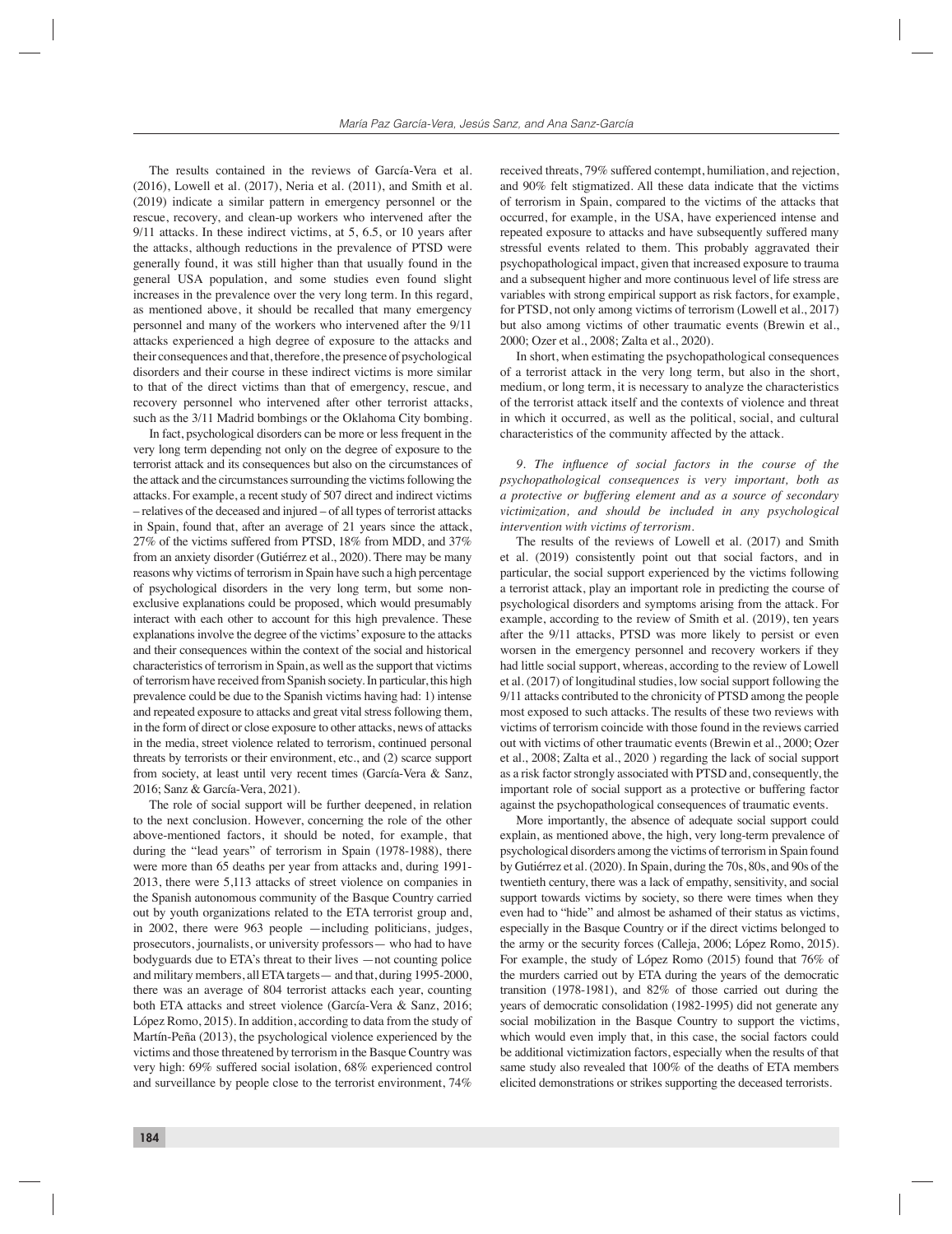As a result, to be more effective, psychological interventions and treatments of victims of terrorism should systematically assess the breadth and intensity of the social networks available to the victims at various stages following an attack and the extent to which the victim has previously used these social networks in stressful circumstances and has the skills to obtain such social support. More importantly, the availability and access to social support should be seen within a broader framework of the social, material, and personal resources available to victims (e.g., marriage or partner, work, home, financial security), as traumatic events like terrorist attacks often involve numerous and profound losses of victims' resources in multiple domains (Hobfoll et al., 1995), which causes additional high levels of stress that would promote the onset, maintenance, or exacerbation of psychological disorders and symptoms. For example, ten years after the 9/11 attacks, PTSD was more likely to persist or even worsen in emergency personnel and recovery workers if they were unemployed (Smith et al., 2019).

# *10. In the back-to-life phase, TF-CBT has been shown to be effective and useful for the treatment of PTSD and depressive and anxiety disorders in victims of terrorism, including those suffering from these disorders in the very long term.*

Only TF-CBT and exposure therapy have been the subject of adequate empirical research concerning their efficacy or clinical usefulness in adult victims with PTSD in the return-to-life phase following a terrorist attack. The former is by far the most analyzed (four efficacy studies, including three experimental and one quasiexperimental study, and three clinical utility studies), and with clearly positive and consistent efficacy and clinical utility outcomes (García-Vera et al., 2015; Haugen et al., 2012; Lowell et al., 2017). In contrast, exposure therapy has only been the subject of a single efficacy study with an experimental design, and with worse outcomes than those found for TF-CBT. For example, at post-treatment, only 17% of the victims of terrorism with PTSD who had received exposure therapy with a placebo drug improved clinically, a percentage that rose to 42% when exposure therapy was combined with paroxetine, but was still lower than the rates of clinical improvement found among victims with PTSD who had received TF-CBT, which ranged from 33% to 69%, with an average of 57.4% (García-Vera et al., 2015).

In their review, Lowell et al. (2017) also included a study that analyzed the effectiveness (clinical utility) of EMDR with adult victims of the 9/11 attacks in New York (Silver et al., 2005), but this study did not provide solid data on the effectiveness of EMDR for PTSD or other mental disorders because it did not report the number of victims with diagnosable mental disorders.

Regarding the treatment of PTSD and other psychological disorders that child and adolescent victims of terrorism may suffer, the reviews identified in this work included only two studies, both conducted with victims of the 9/11 attacks in New York and both comparing two types of psychological treatments: the first study compared the effectiveness of short CBT and TF-CBT, and the second, the effectiveness of TF-CBT and narrative therapy (Lowell et al., 2017). The results of the studies suggest the clinical utility of the three types of therapy tested to reduce the symptomatology of PTSD, depression, and anxiety, especially TF-CBT, as it is the only therapy whose clinical utility has been replicated in a second study. However, these results are limited by the lack of a control group, randomization, and information on the number of children or adolescents who had diagnosable mental disorders, and this affected both studies.

In short, the reviewed scientific literature suggests that TF-CBT is the first-choice therapeutic alternative for adult victims of terrorism suffering from PTSD and possibly also for children and adolescents suffering from PTSD after an attack, at least until further studies are published with more favorable results about the efficacy of exposure therapy and until there are studies on the specific efficacy in victims of terrorism of other psychological therapies shown to be effective for PTSD arising from other traumatic events (e.g., EMDR, stress management training), and, of course, over other psychological or pharmacological therapies that not only have never been tested with victims of terrorism but also lack adequate empirical support in terms of their efficacy for PTSD produced by other traumatic situations or that are less effective for it.

Corroborating the efficacy and clinical usefulness of TF-CBT for PTSD that victims of terrorism may suffer, the results of three empirical studies recently conducted with adult victims of terrorist attacks in Spain indicate that TF-CBT is effective and clinically useful in victims suffering from very long-term PTSD, MDD, and/ or anxiety disorders, specifically, an average of 18-20 years after the attack, and that its therapeutic benefits extend to at least one or two years after its application (Cobos Redondo, 2020; Gesteira Santos et al., 2018; Moreno et al., 2019).

#### *Limitations and Future Directions*

The conclusions of this article should be assessed taking into account the limitations of the systematic reviews that have been analysed. These limitations indicate specific gaps in research that future studies should consider. Among such limitations and gaps, the following should be noted: the comorbidity among mental disorders and physical illnesses; the personal biopsychosocial factors distinct from social support, terrorism exposure or life stress that may affect the onset, severity, exacerbation, or maintenance of mental disorders; the prevalence of some mental disorders that can also be particularly frequent among some terrorism victims (e.g., prolonged grief disorder or persistent complex bereavement disorder), or can be very frequent among general population (e.g., cocaine, amphetamine, opioid, hallucinogen, club drug use disorders) or subpopulations (e.g., disruptive behaviour/dissocial disorders), or can be lethal (e.g., suicide); the consequences on mental health of other types of indirect victims (e.g., family members of emergency, rescue, or recovery personnel); the treatment of other mental disorders distinct from PTSD; and, especially, the mental health consequences of terrorist attacks that take place in countries where there are more terrorist attacks, and therefore, more victims that have been killed, hurt, kidnaped or taken hostage (e.g., Afghanistan, Yemen, India, Iraq, Nigeria) and the treatment of those consequences in such as countries.

Notwithstanding those limitations and gaps, we have been able to extract 10 conclusions that, with a sufficient level of certainty, allow us to estimate, for example, how many victims will develop mental disorders following a terrorist attack, the type, frequency and course of disorders, the types of victims that will be most affected, and the most appropriate treatment for those disorders.

#### Acknowledgements

This work has been made possible in part by a research grant from the Ministry of Science, Innovation, and Universities of Spain (PGC2018-098387-B-I00).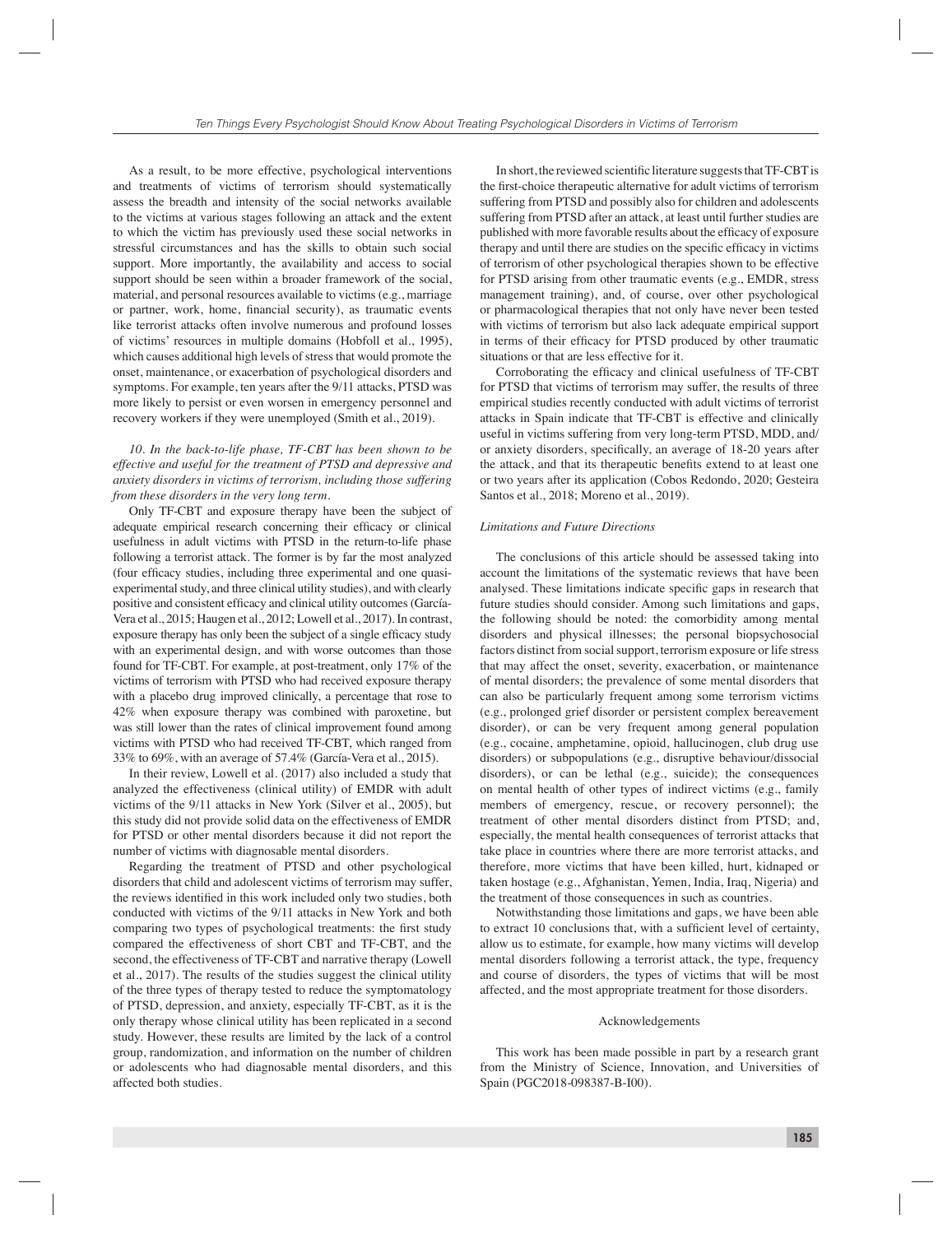#### References

- American Psychiatric Association (2013). *Diagnostic and statistical manual of mental disorders* (5<sup>th</sup> ed.). Author.
- Astill Wright, L., Sijbrandij, M., Sinnerton, R., Lewis, C., Roberts, N. P., & Bisson, J. I. (2019). Pharmacological prevention and early treatment of post-traumatic stress disorder and acute stress disorder: A systematic review and meta-analysis. *Translational Psychiatry, 9*, Article 334. http://dx.doi.org/10.1038/s41398-019-0673-5
- Bonde, J. P., Utzon-Frank, N., Bertelsen, M., Borritz, M., Eller, N. H., Nordentoft, M., Olesen, K., Rod, N. H., & Rugulies, R. (2016). Risk of depressive disorder following disasters and military deployment: Systematic review with meta-analysis. *British Journal of Psychiatry, 208*(4), 330-336. http://dx.doi.org/10.1192/bjp.bp.114.157859
- Brewin, C. R., Andrews, B., & Valentine, J. D. (2000). Metaanalysis of risk factors for posttraumatic stress disorder in traumaexposed adults. *Journal of Consulting and Clinical Psychology, 68*(5), 748-766. http:// dx.doi.org/10.1037/0022-006X.68.5.748
- Calleja, J. M. (2006). *Algo habrá hecho: odio, muerte y miedo en Euskadi* [He/she must have done something: Hatred, death, and fear in Euskadi]. Espasa Calpe.
- Canino, G., Shrout, P. E., Rubio-Stipec, M., Bird, H. R., Bravo, M., Ramírez, R., Chavez, L., Alegría, M., Bauermeister, J. J., Hohmann, A., Ribera, J., García, P., & Martínez-Taboas, A. (2004). The DSM-IV rates of child and adolescent disorders in Puerto Rico: Prevalence, correlates, service use, and the effects of impairment. *Archives of General Psychiatry, 61*(1), 85-93. http://dx.doi.org/10.1001/archpsyc.61.1.85
- Cobos Redondo, B. (2020). *Seguimiento a muy largo plazo de la efectividad de la terapia cognitivo-conductual centrada en el trauma en víctimas de terrorismo en España* [Very long-term folow-up of the effectiveness of trauma-focused cognitive-behavioral therapy in victims of terrorism in Spain] (Doctoral dissertation, Universidad Complutense de Madrid). https://eprints.ucm.es/
- DiMaggio, C., Galea, S., & Li, G. (2009). Substance use and misuse in the aftermath of terrorism. A Bayesian meta-analysis. *Addiction, 104*(6), 894-904. http://dx.doi.org/10.1111/j.1360-0443.2009.02526.x
- García-Vera, M. P., Moreno, N., Sanz, J., Gutiérrez, S., Gesteira, C., Zapardiel, A., & Marotta-Walters, S. (2015). Eficacia y utilidad clínica de los tratamientos para las víctimas adultas de atentados terroristas: una revisión sistemática [Efficacy and effectiveness of treatments for adult victims of terrorist attacks: A systematic review]. *Behavioral Psychology/Psicología Conductual, 23*(2), 215-244.
- García-Vera, M. P., & Sanz, J. (2010). Trastornos depresivos y de ansiedad tras atentados terroristas: una revisión de la literatura empírica [Depressive and anxiety disorders after terrorist attacks: A review of the empirical literature]. *Psicopatología Clínica, Legal y Forense, 10*, 129-148.
- García-Vera, M. P., & Sanz, J. (2016). Repercusiones psicopatológicas de los atentados terroristas en las víctimas adultas y su tratamiento: estado de la cuestión [Psychopathological consequences of terrorist attacks in adult victims and their treatment: State of question]. *Papeles del Psicólogo, 37*(3), 198-204.
- García-Vera, M. P., Sanz, J., & Gutiérrez, S. (2016). A systematic review of the literature on posttraumatic stress disorder in victims of terrorist attacks. *Psychological Reports, 119*(1), 328-359. http://dx.doi. org/10.1177/0033294116658243
- Gesteira, C., García-Vera, M. P., & Sanz, J. (2018). Porque el tiempo no lo cura todo: eficacia de la terapia cognitivo-conductual centrada en el trauma para el estrés postraumático a muy largo plazo en víctimas de terrorismo [Because time does not heal all wounds: Efficacy of traumafocused cognitive behavioral therapy for very long-term posttraumatic stress in victims of terrorism]. *Clínica y Salud, 29*(1), 9-13. http:// dx.doi.org/10.5093/clysa2018a3
- Gutiérrez, S., Sanz, J., García-Vera, M. P., Gesteira, C., & Morán, N. (2020). *Time does not heal all wounds: Prevalence of mental disorders in victims of terrorism six to 39 years after attacks* [Manuscript submitted for publication]. Faculty of Psychology, Complutense University of Madrid.
- Haro, J. M., Palacín, C., Vilagut, G., Martínez, M., Bernal, M., Luque, I., Codony, M., Dolz, M., Alonso, J., & el Grupo ESEMeD-España. (2006). Prevalencia de los trastornos mentales y factores asociados:

resultados del estudio ESEMeD-España [Prevalence of mental disorders and associated factors: Results of the ESEMeD-Spain study]. *Medicina Clínica, 126*(12), 445-451. http://dx.doi.org/10.1157/13086324

- Harville, E. W., Xiong, X., & Buekens, P. (2010). Disasters and perinatal health: A systematic review. *Obstetrical and Gynecological Survey, 65*(11), 713-728. http://dx.doi.org/10.1097/OGX.0b013e31820eddbe
- Haugen, P. T., Evces, M., & Weiss, D. S. (2012). Treating posttraumatic stress disorder in first responders: A systematic review. *Clinical Psychology Review, 32*(5), 370-380. http://dx.doi.org/10.1016/j.cpr.2012.04.001
- Hobfoll, S. E., Dunahoo, C. A., & Monnier, J. (1995). Conservation of resources and traumatic stress. In J. R. Freedy & S. E. Hobfoll (Eds.), *Traumatic stress: From theory to practice* (pp. 29-47). Plenum Press. http://dx.doi.org/10.1007/978-1-4899-1076-9\_2
- Institute for Economics & Peace (2020). *Global terrorism index 2020. Measuring the impact of terrorism*. https://visionofhumanity.org
- Karam, E. G., Friedman, M. J., Hill, E. D., Kessler, R. C., McLaughlin, K. A., Petukhova, M., Sampson, L., Shahly, V., Angermeyer, M. C., Bromet, E. J., Girolamo, G., Graaf, R., Demyttenaere, K., Ferry, F., Florescu, S. E., Haro, J. M., He, &., Karam, A. N., Kawakami, N., ... Koenen, K. C. (2014). Cumulative traumas and risk thresholds: 12 month PTSD in the World Mental Health (WMH) surveys. *Depression and Anxiety, 31*(2), 130-142. http://dx.doi.org/10.1002/da.22169
- Kessler, R. C., Avenevoli, S., Costello, J., Green, J. G., Gruber, M. J., McLaughlin, K. A., Petukhova, M., Sampson, N. A., Zaslavsky, A. M., & Merikangas, K. R. (2012). Severity of 12-month DSM-IV disorders in the National Comorbidity Survey Replication Adolescent Supplement. *Archives of General Psychiatry, 69*(4), 381-389. http:// dx.doi.org/10.1001/archgenpsychiatry.2011.1603
- Kessler, R. C., Chiu, W. T., Demler, O., & Walters, E. E. (2005). Prevalence, severity, and comorbidity of twelve-month DSM-IV disorders in the National Comorbidity Survey Replication (NCS-R). *Archives of General Psychiatry, 62*(6), 617-627. http://dx.doi.org/10.1001/ archpsyc.62.6.617
- Liu, B., Tarigan, L. H., Bromet, E. J., & Kim, H. (2014). World Trade Center disaster exposure-related probable posttraumatic stress disorder among responders and civilians: A meta-analysis. *PloS ONE, 9*(7), Article 10. http://dx.doi.org/10.1371/journal.pone.0101491
- López Romo, R. (2015). *Informe Foronda. Los contextos históricos del terrorismo en el País Vasco y la consideración social de sus víctimas 1968-2010* [Foronda Report. The historical contexts of terrorism in the Basque Country and the social consideration of its victims 1968-2010]. Instituto de Historia Social Valentín de Foronda, Universidad del País Vasco.
- Lowell, A., Suárez-Jiménez, B., Helpman, L., Zhu, X., Durosky, A., Hilburn, A., Schneier, F., Gross, R., & Neria, Y. (2018). 9/11-related PTSD among highly exposed populations: A systematic review 15 years after the attack. *Psychological Medicine, 48*(4), 537-553. http:// dx.doi.org/10.1017/S0033291717002033
- Lundorff, M., Holmgren, H., Zachariae, R., Farver-Vestergaard, I., & O'Connor, M. (2017). Prevalence of prolonged grief disorder in adult bereavement: A systematic review and meta-analysis. *Journal of Affective Disorders, 212*, 138-149. http://dx.doi.org/10.1016/j.jad.2017.01.030
- Martín-Peña, J. (2013). Amenazados de ETA en Euskadi: una aproximación al estudio científico de su victimación [Threatened by ETA in Euskadi: An approach to the scientific study of its victimization]. *Eguzkilore*, *27*, 95-117.
- Moher, D., Liberati, A., Tetzlaff, J., Altman, D. G., & PRISMA Group (2009). Preferred reporting items for systematic reviews and metaanalyses: The PRISMA statement. *BMJ, 339*. http://dx.doi.org/10.1136/ bmj.b2535
- Moreno, N., Sanz, J., García-Vera, M. P., Gesteira, C., Gutiérrez, S., Zapardiel, A., Cobos, B., & Marotta-Walters, S. (2019). Effectiveness of trauma-focused cognitive behavioral therapy for terrorism victims with very long-term emotional disorders. *Psicothema, 31*(4), 400-406. http://dx.doi.org/10.7334/psicothema2018.165
- National Consortium for the Study of Terrorism and Responses to Terrorism (START) (2020). *Global terrorism overview: Terrorism in 2019*. https://www.start.umd.edu/pubs/START\_GTD\_GlobalTerrorism Overview2019\_July2020.pdf